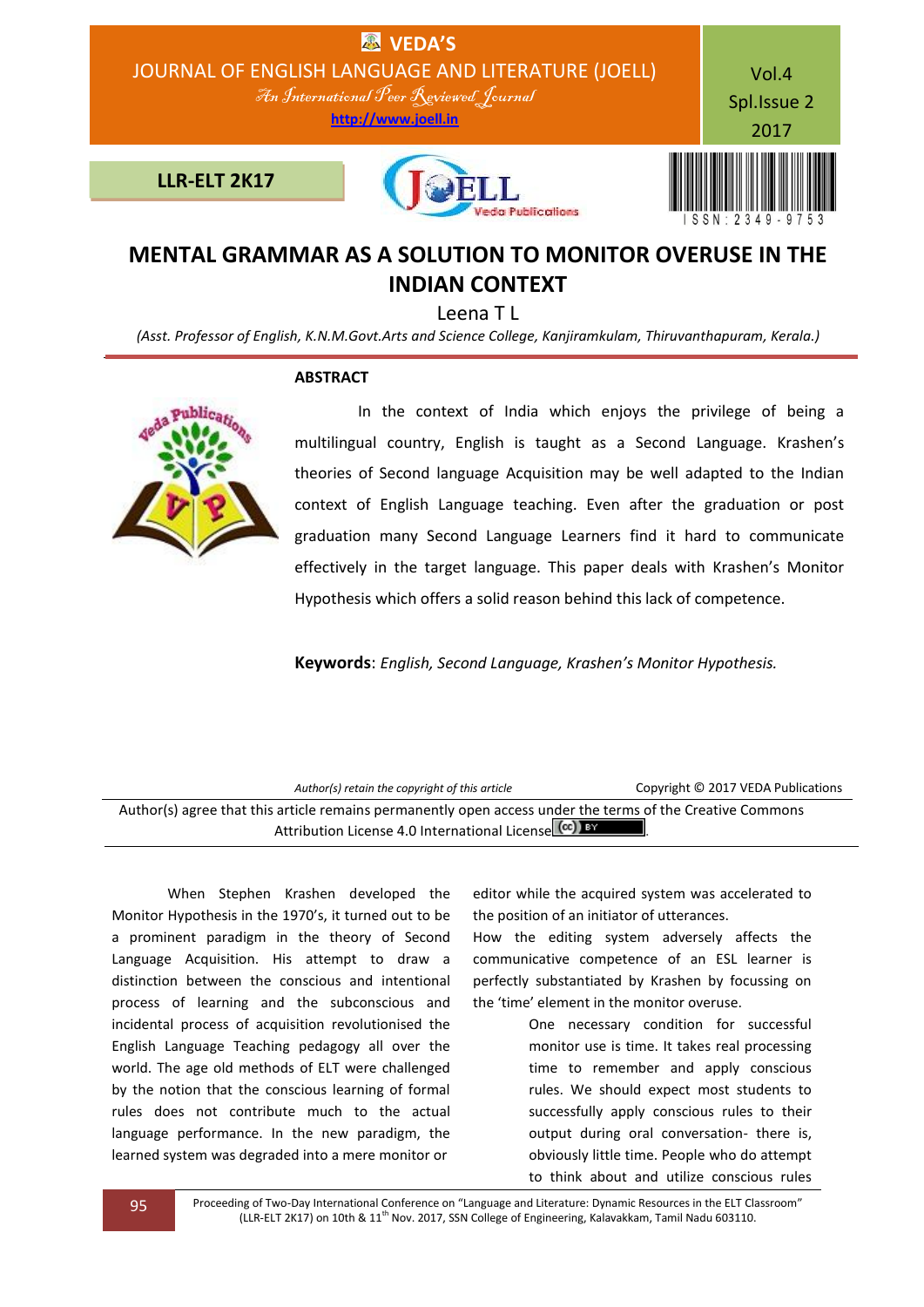during conversation run two risks. First, they tend to take too much time when it is their turn to speak, and have a hesitant style that is often difficult to listen to (Krashen,1982, p.89)

Other over-users of the monitor, in trying to avoid this, plan their next utterance while their conversational partner is talking. Their output may be accurate, but they all too often do not pay enough attention to what the other person is saying (Krashen, 1982).

As he points out, the learner's attempt to apply the conscious rules to their output during oral conversation can literally affect the flow of speech. One of the major factors that heighten the monitor overuse can be identified as the excessive input of linguistic rules and this fact can be verified with a close examination of the textbooks prescribed for the formal teaching of English in primary and secondary classes whose medium of instruction is the vernacular language.

Krashen identifies the 'wrong' ways of learning grammar as the major reason behind the incompetent monitor use that hampers the internalisation of linguistic skills. He never ignores the chances of rules getting misinterpreted and turning out to be deterrent to communicative competence. He observes:

> In effect, both teachers and students are deceiving themselves. They believe that it is the subject matter itself, the study of grammar, that is responsible for the students' progress in second language acquisition, but in reality their progress is coming from the medium and not the message. Any subject matter that held their interest would do just as well, so far as second language acquisition is concerned, so long as it required extensive use of the target language. (Krashen, 1982, p.120).

The practice of teaching grammatical rules can be traced back to the very beginning of Second Language teaching programme. To ensure accuracy in each utterance, Second Language curriculum is usually tightly packed with grammatical rules that are most often communicatively unessential. Krashen himself sees it unfair to thrust upon complex linguistic formulas to learners who are unable to understand even simpler messages in the Second Language (Krashen, 1982).

Too much attention on teaching grammatical rules under the impression that the meta-linguistic knowledge can contribute to the linguistic competence and thereby nourishing the communicative performance has every chance to turn out to be a hindrance in the acquisition of the target language.

The fact that the feel for correctness in the Second Language is not found evolved even after years of formal education calls for the need for research in this area. How far the conventional methods of teaching grammar contribute to the monitor overuse that keeps the Affective Filter high, subsequently hampering communicative competence in an ESL context is also to be explored at this juncture.

Krashen prefers to call the "feel for correctness" a by-product of acquisition. He attempts to explicate the evolution of the 'feel for correctness' by juxtaposing the inductive and deductive strategies of learning.

> When the goal is inductive learning, the focus is on form and the learner attempts to analyse formal aspects of the data presented. When the goal is acquisition, the acquirer attempts to understand the message contained in the input. Also, the "rule" developed by the two processes is different. An inductively- learned rule is a conscious mental representation of a linguistic generalisation – an acquired rule is not conscious, but is manifested by a "feel" for correctness. (Krashen, 1982, p.114).

While discussing the feel for correctness the Error Correction strategy also demands attention. The Second Language Acquisition Theory maintains that error correction is not of use for acquisition. Acquisition occurs, according to the Input Hypothesis, when acquirers understand input for its meaning, not when they produce output and focus on form (Krashen, 1982).

Graham Hall's perspective on the use of Affective Filter puts forward a new dimension to the monitor overuse by Second Language Learners.

96 Proceeding of Two-Day International Conference on "Language and Literature: Dynamic Resources in the ELT Classroom" (LLR-ELT 2K17) on 10th & 11<sup>th</sup> Nov. 2017, SSN College of Engineering, Kalavakkam, Tamil Nadu 603110.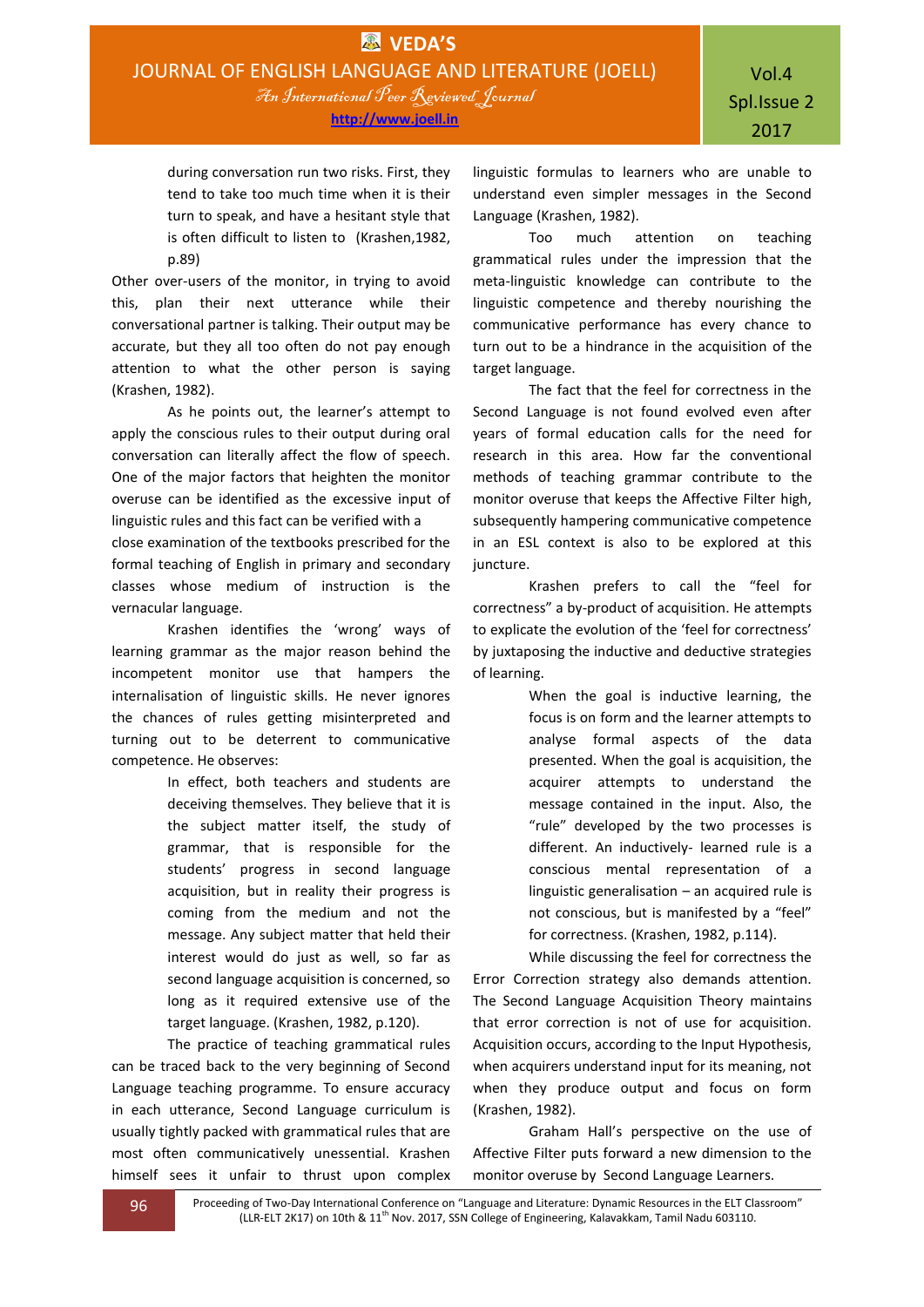The learners who are demotivated, bored, anxious or low on self confidence may tend to filter out input while motivated, confident and relaxed learners will have a low Affective filter and be ready to acquire comprehensible input (G. Hall, 2012, p.107)

Researches on the techniques for lowering the Affective Filter and Monitor Overuse have found alternatives in bilingual methods deeply rooted in the Mentalist theory of Noam Chomsky. He views language as a by-product of evolution. He hypothesized that language may have evolved simply because of the evolution of the physical structure of the brain and the cognitive structures that were used for things like tool-making or rule-learning were also good for complex communication.

Chomsky's generative grammar stored in the brain that allows a speaker to produce human language that other speakers can understand places itself as an alternative to metalinguistic elements in the pedagogy of ESL. Chomsky is of the view that all humans are born with the capacity of constructing a Mental Grammar, given linguistic experience; this capacity for language is called Language faculty (Chomsky N., 1965). The basic postulate of his universal grammar is that a certain set of structural rules are innate to humans, independent of sensory experience. With more linguistic stimuli received in the course of psychological development, children then adopt specific syntactic rules that conform to Universal Grammar. This mental grammar stands contrasted with other grammars, e.g. prescriptive, descriptive and pedagogical. The Mental Grammar of a language which a child acquires from the environment without any conscious teaching makes him/her proficient in secondary order skills as reading and writing later.

Chomsky himself wrote that 'we should probably try to create a rich linguistic environment for the intuitive heuristics that the normal human being automatically possesses' (Chomsky N., 1968). While contrasting the natural informal situation where an immigrant is using the language for his everyday purpose with an artificial formal situation such as a classroom, he identifies the former with the native speakers whose language is modified through

perennial communication characterised by trial and error method.

Place of grammar in the instruction of ESL is also clearly defined by Chomsky by pointing out that it must be recognised that one does not learn the grammatical structure of a second language through "explanation and instruction" beyond the most rudimentary elements, for the simple reason that no one has enough explicit knowledge about this structure to provide explanation and instruction (Chomsky N., 1969).

By rejecting the view that the first language interferes with SLA, Krashen sees the use of the first language as a performance strategy. The learner falls back on his first language when he lacks a rule in the L2. He initiates an utterance using his first language (instead of acquired L2 Knowledge) and then substitutes L2 lexical items, also making small repairs to the resulting string by means of the Monitor. (Ellis, 1994). Chomsky also asserts that there is a genetically determined "window of opportunity" for language acquisition. If the child does not learn its first language during this period, then it will never attain full native-like mastery of any language. It has also been observed that the L2 learner possesses a grammar of a first language incorporating the principles of Universal Grammar and specifying a particular set of values for its parameters. It is the notion of the parameter fixing that formulates the relationship between first and second language learning in a more precise way. L1 is viewed as a mediator by Chomsky and advocates for a bilingual formula by stating that once some language is available, acquisition of others is relatively easy (Chomsky N., 1969).

Keith Nelson has described an approach for accelerating first language acquisition based on 'rare event' learning (Nelson, 1982); first he assesses whether a child is 'ready' to learn a particular structure, then he provides examples of it over a short period; triggering experience when the time is ripe teaches the child the structure. Similarly the prototype theory of categorization suggests that there are 'best' examples of categories; a robin is a 'better' example of a bird than an ostrich [\(Rosch,](https://en.wikipedia.org/wiki/Eleanor_Rosch) E., 1977).

97 Proceeding of Two-Day International Conference on "Language and Literature: Dynamic Resources in the ELT Classroom" (LLR-ELT 2K17) on 10th & 11<sup>th</sup> Nov. 2017, SSN College of Engineering, Kalavakkam, Tamil Nadu 603110.